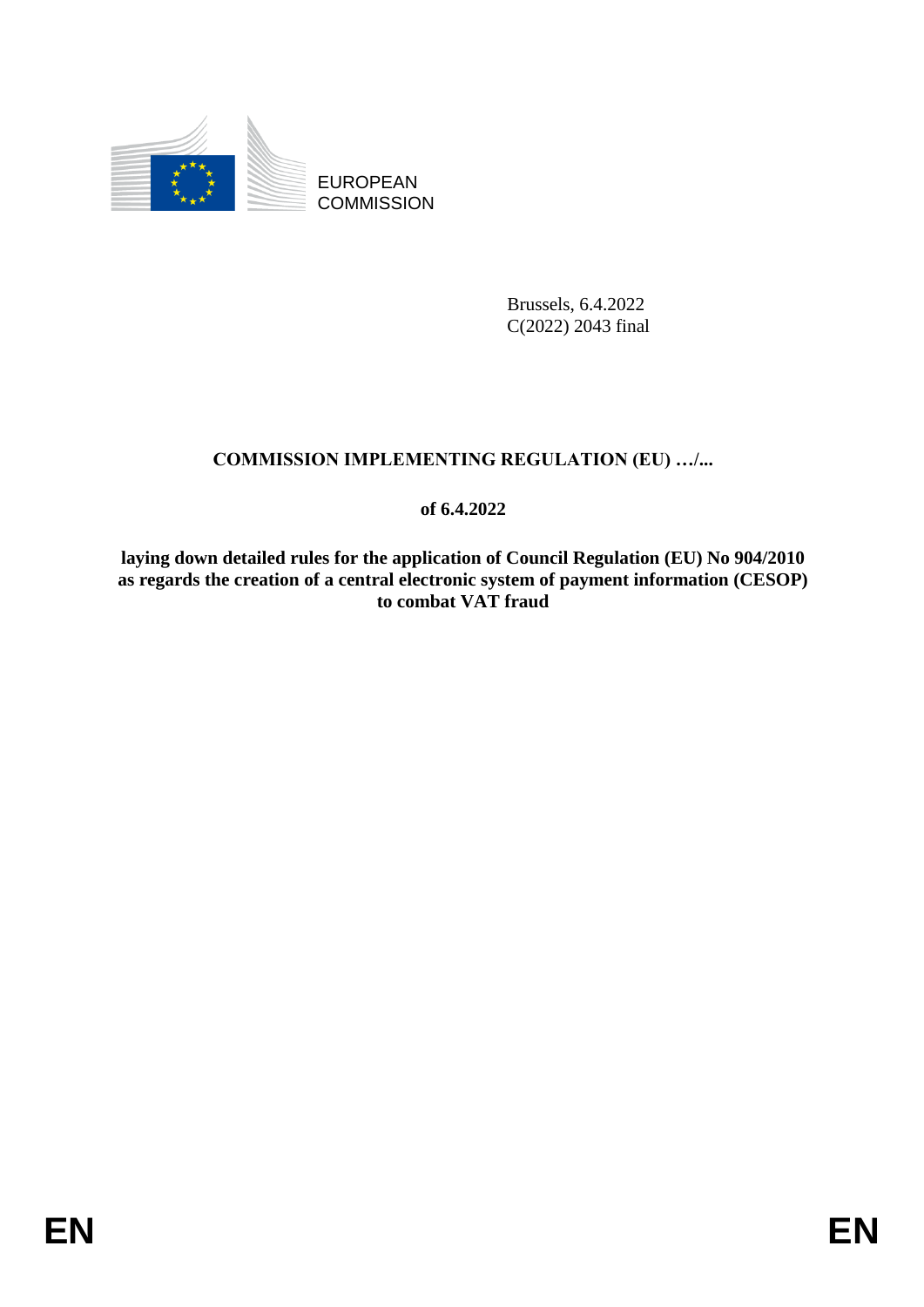# **COMMISSION IMPLEMENTING REGULATION (EU) …/...**

### **of 6.4.2022**

### **laying down detailed rules for the application of Council Regulation (EU) No 904/2010 as regards the creation of a central electronic system of payment information (CESOP) to combat VAT fraud**

#### THE EUROPEAN COMMISSION,

Having regard to the Treaty on the Functioning of the European Union,

Having regard to Council Regulation (EU) No 904/2010 of 7 October 2010 on administrative cooperation and combating fraud in the field of value added  $\text{tax}^1$ , and in particular Article 24e thereof,

Whereas:

- (1) Council Directive  $2006/112/EC^2$  as amended by Council Directive (EU)  $2020/284^3$ , introduces reporting obligations for payment service providers from 1 January 2024. From then on, payment service providers who are established or provide payment services in the European Union are to keep certain records of cross-border payments originating from payers within Member States and certain information of the payees, and transmit those records to the Member States for the fight against value added tax (VAT) fraud.
- (2) Pursuant to Regulation (EU) No 904/2010, as amended by Council Regulation (EU) 2020/283<sup>4</sup> , Member States are to transmit those records to a central electronic system of payment information ('CESOP'), which is to be developed, maintained, hosted and technically managed by the Commission.
- (3) To ensure the proper functioning of CESOP, and pursuant to Article 24e, point (a), of Regulation (EU) No 904/2010, it is necessary to adopt the technical measures for establishing CESOP. Those measures should provide for the necessary CESOP functionalities for the development of CESOP's capabilities as described in Article 24c of Regulation (EU) No 904/2010. The measures should also ensure a high level of user-friendliness by providing search and visualisation tools in CESOP. In addition, CESOP should facilitate exchanges of information between Eurofisc liaison officials by allowing them to quickly and securely exchange information on VAT fraud directly in CESOP. The measures that the Commission should take to maintain CESOP after it becomes operational should also be laid down in order to ensure the operational quality standards of CESOP's IT infrastructure and its functionalities, and that the

1

<sup>&</sup>lt;sup>1</sup> OJ L 268, 12.10.2010, p. 1.<br>Council Directive 2006/112

<sup>2</sup> Council Directive 2006/112/EC of 28 November 2006 on the common system of value added tax (OJ L 347, 11.12.2006, p. 1).

<sup>&</sup>lt;sup>3</sup> Council Directive (EU) 2020/284 of 18 February 2020 amending Directive 2006/112/EC as regards introducing certain requirements for payment service providers (OJ L 62, 2.3.2020, p. 7).

<sup>&</sup>lt;sup>4</sup> Council Regulation (EU) 2020/283 of 18 February 2020 amending Regulation (EU) No 904/2010 as regards measures to strengthen administrative cooperation in order to combat VAT fraud (OJ L 62, 2.3.2020, p. 1).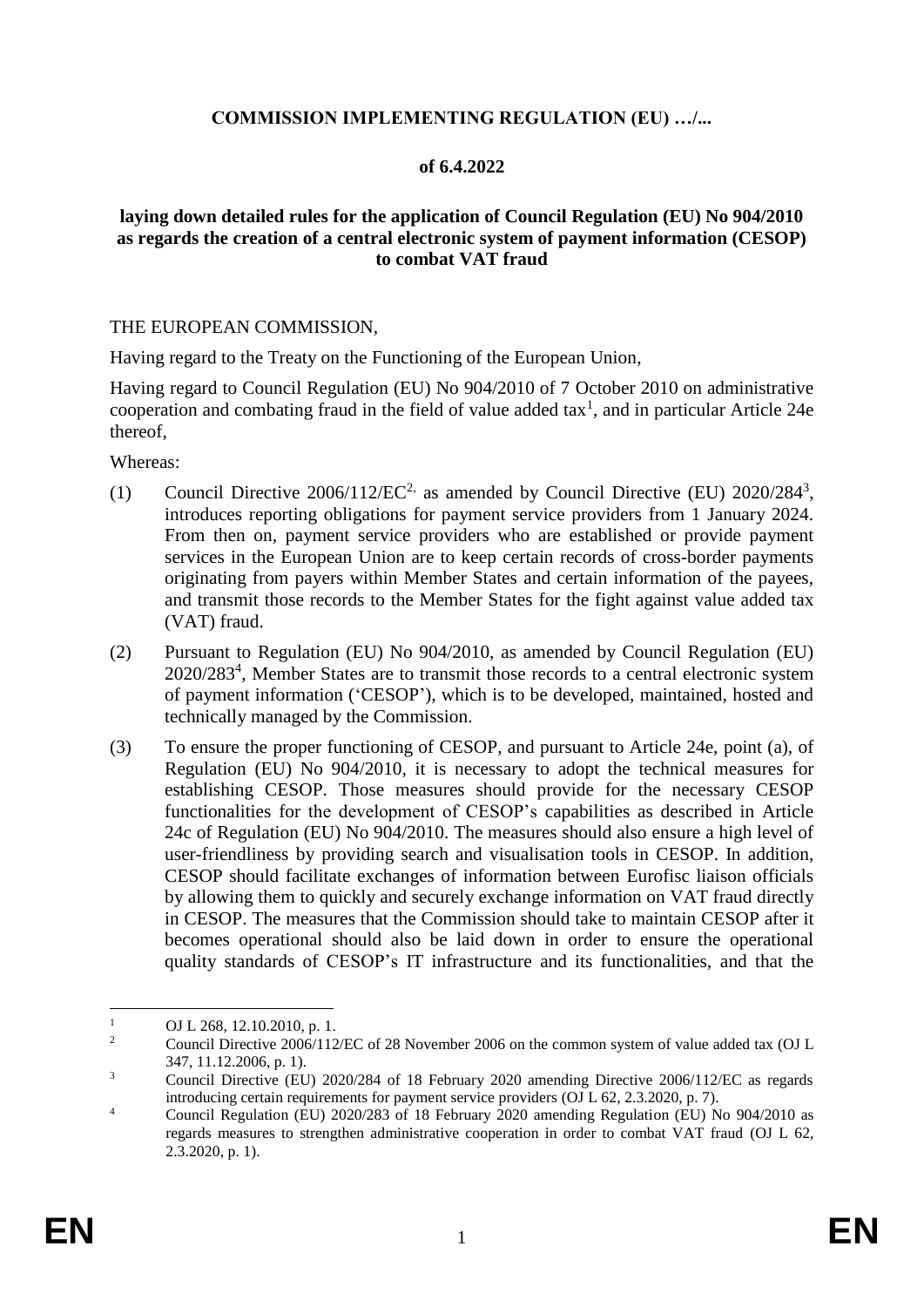required updates are made when needed to handle the system's incidents between the Commission and Member States.

- (4) While Member States, as controllers of CESOP, are responsible for its management, the Commission has a series of responsibilities limited to the technical management of CESOP as its host and processor, pursuant to Article 24e, point (b), of Regulation (EU) 904/2010. These should include the technical tasks necessary for the daily administration of CESOP such as keeping records of the Eurofisc liaison official accessing CESOP, keeping records of the payment service providers which transmitted data to Member States, establishing appropriate organisational security measures for CESOP, as well as providing the necessary training and support for Eurofisc liaison officials to use CESOP effectively.
- (5) Pursuant to Article 24b(1), point (b), of Regulation (EU) 904/2010, Member States are to send data to CESOP in a common format. The data elements to be reported by payment service providers in the format of an XML document should be set out. In order to ensure the overall operability between national electronic systems and CESOP pursuant to Article 24b(3) of Regulation (EU) 904/2010, Member States should check that the data transmitted by payment service providers includes the compulsory and syntactically correct data elements pursuant to Article 243d of Directive 2006/112/EC, as CESOP can only operate if the mandatory data is correctly logged into CESOP.
- (6) Member States should designate the Eurofisc liaison officials who will have access to CESOP and inform the Commission of their decision. In that regard, the Commission should provide those officials with a unique identifier to access CESOP and maintain a list of all Eurofisc liaison officials who have access to CESOP based on the information received from Member States.
- (7) Pursuant to Article 24e, point (g), of Regulation (EU) No 904/2010, the Commission is to establish procedures to ensure that appropriate technical and organisational security measures for the development and operation of CESOP are in place. Several security aspects of CESOP's central components of also depend on the implementation of national security measures, such as measures to control the safety of the data transmitted and measures to ensure that only the Eurofisc liaison official with a valid unique identifier may access CESOP. Therefore, Member States should provide the Commission with information on their own security measures. The Member States and the Commission should keep each other informed of the security measures taken and of the need of any upgrade to those measures.
- (8) The processing of personal data under this Regulation as well as the responsibilities of Member States and the Commission is subject to the rules laid down in Regulation  $(EU)$  2016/679 of the European Parliament and of the Council<sup>5</sup> and in Regulation (EU) 2018/1725 of the European Parliament and of the Council<sup>6</sup> . Pursuant to Article 24e, point (h), of Regulation (EU) No 904/2010, the roles and responsibilities of Member States and the Commission regarding controllership of CESOP should be laid

<sup>1</sup> <sup>5</sup> Regulation (EU) 2016/679 of the European Parliament and of the Council of 27 April 2016 on the protection of natural persons with regard to the processing of personal data and on the free movement of such data, and repealing Directive 95/46/EC (General Data Protection Regulation), (OJ L 119, 4.5.2016, p. 1).

 $\frac{6}{100}$  Regulation (EU) 2018/1725 of the European Parliament and of the Council of 23 October 2018 on the protection of natural persons with regard to the processing of personal data by the Union institutions, bodies, offices and agencies and on the free movement of such data, and repealing Regulation (EC) No 45/2001 and Decision No 1247/2002/EC, (OJ L 295, 21.11.2018, p. 39).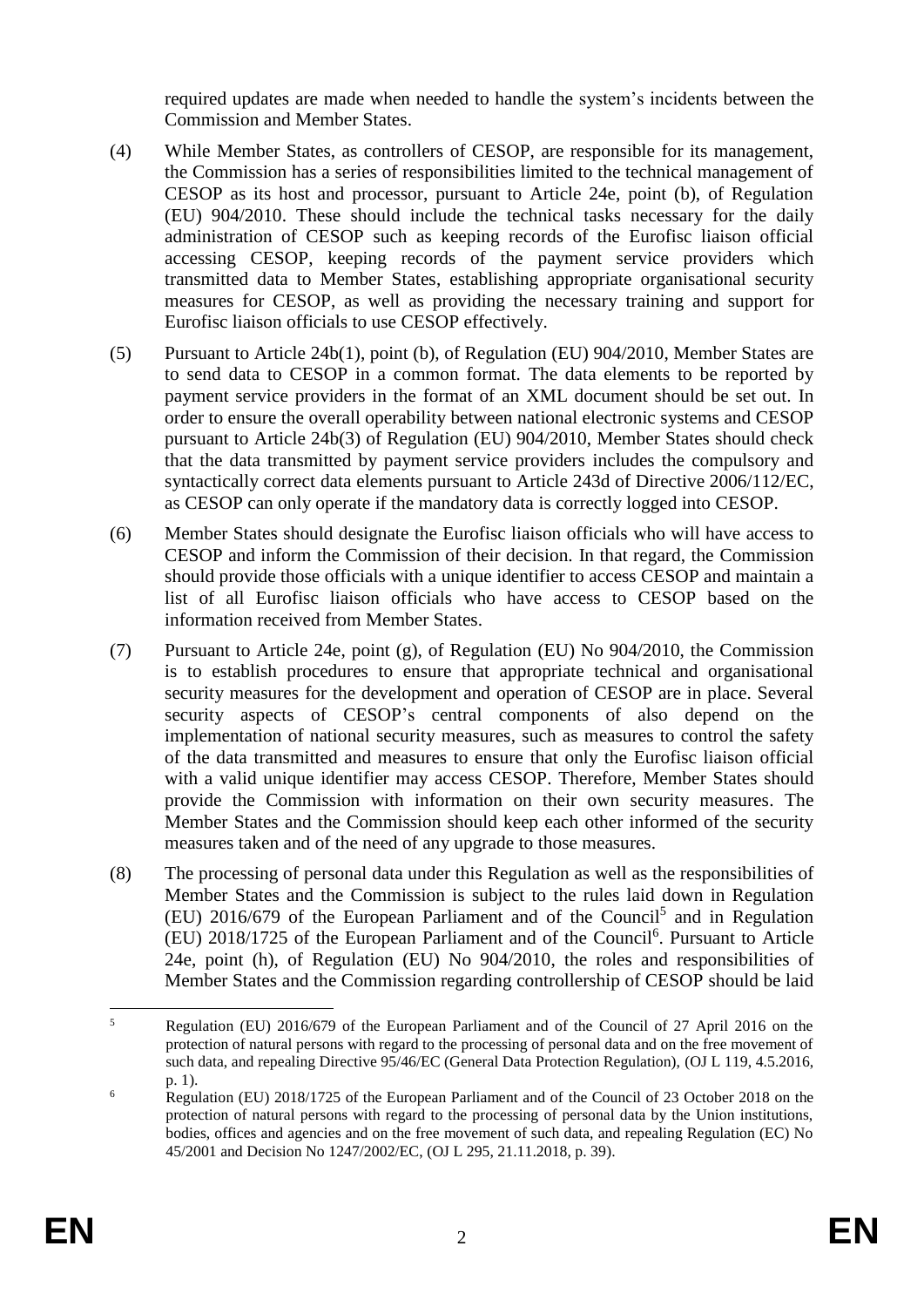down. Member States should jointly be considered as controllers of CESOP as they decide on the means of processing and use of the data in CESOP. The Commission should be considered as processor as it acts on behalf of Member States in performing all its tasks.

- (9) This Regulation should only apply from 1 January 2024 in order to align it with the application of Regulation (EU) 2020/283 and Directive (EU) 2020/284.
- (10) The European Data Protection Supervisor was consulted in accordance with Article 42(1) of Regulation (EU) 2018/1725 and delivered an opinion on 2 February 2022.
- (11) The measures provided for in this Regulation are in accordance with the opinion of the Standing Committee on Administrative Cooperation,

HAS ADOPTED THIS REGULATION:

#### *Article 1*

### *Technical measures for establishing and maintaining CESOP*

- 1. The Commission shall develop technical measures for the establishment of CESOP with the following functionalities:
	- (a) receiving payment data transmitted by Member States;
	- (b) storing the payment data securely for a maximum period of 5 years from the end of the calendar year in which the Member States transmitted the information to it;
	- (c) cleansing the payment data of anomalies and mistakes, including duplications of the same payment;
	- (d) aggregating the payment data in relation to each payee;
	- (e) allowing searches and visualisation of the payment data in CESOP;
	- (f) analysing and performing crosschecks of the payment data with the data stored and exchanged in accordance with Article  $17(1)$ , points (a), (b), (d), (e) and (f), and Article 33(2), point (b), of Regulation 904/2010:
	- (g) performing automatic analytics and flag suspicious payees;
	- (h) allowing Eurofisc liaison officials to perform non-automatic controls and analysis;
	- (i) generating reports on the results of the analysis and controls performed by CESOP and the Eurofisc liaison officials;
	- (j) providing user access control management infrastructure for the Eurofisc liaison officials;
	- (k) allowing Eurofisc liaison officials to exchange information relating to crossborder VAT fraud investigation and detection directly in CESOP;
	- (l) providing the technical infrastructure for Member States to manage access rights for their Eurofisc liaison officials.
- 2. The Commission shall perform the following tasks for maintaining CESOP: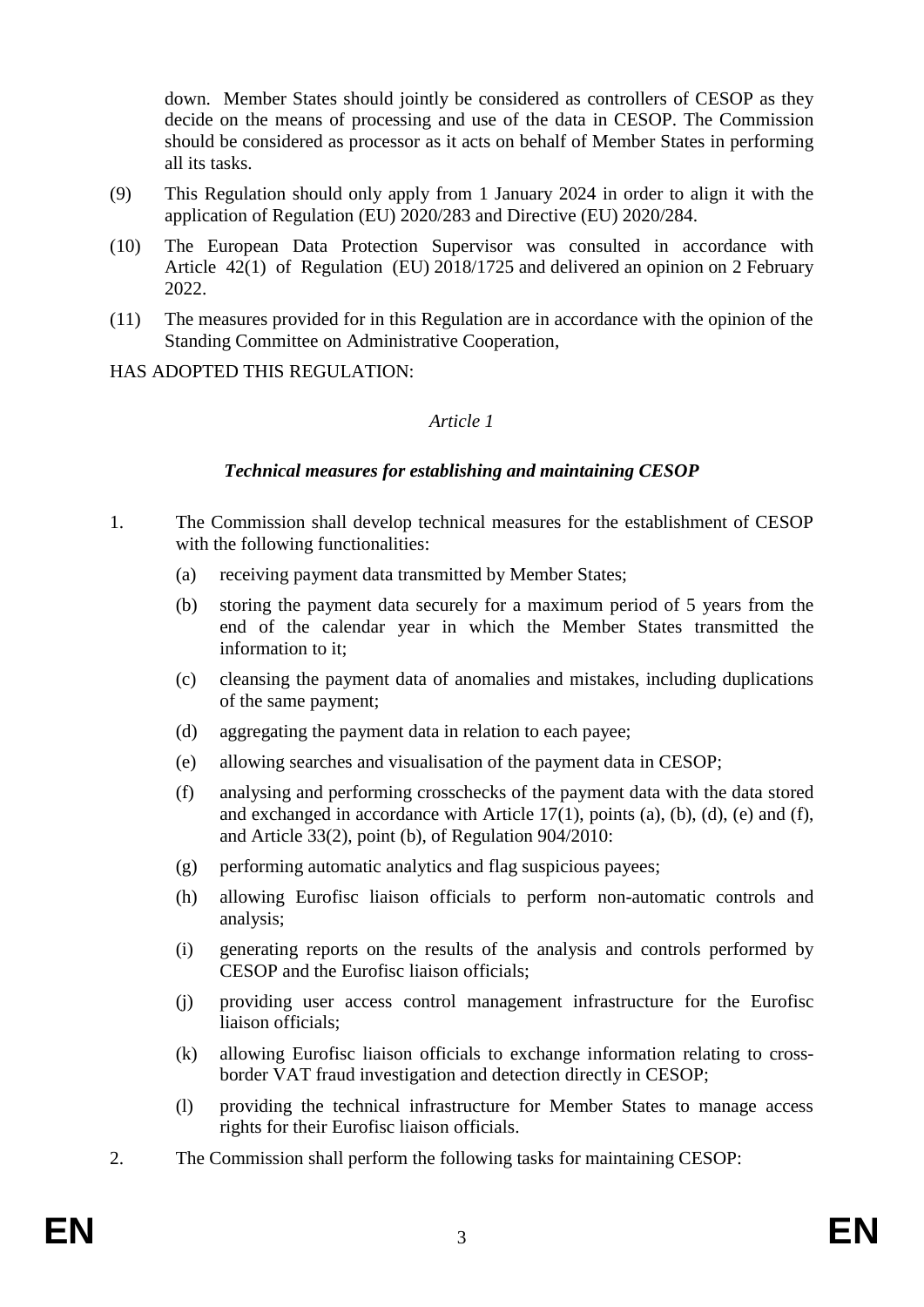- (a) ensuring that CESOP and its functionalities are operational);
- (b) performing maintenance outside working hours;
- (c) providing the necessary technical updates for the proper functioning and improvement of CESOP;
- (d) handling technical problems.

# *Tasks of the Commission for technically managing CESOP*

The Commission shall perform the following tasks to technically manage CESOP:

- (a) retaining and updating the list of Eurofisc liaison officials who have access to CESOP and their unique personal user identification in accordance with Article 5;
- (b) implementing the organisational and technical security measures referred to in Article 6;
- (c) establishing, keeping and maintaining a list of payment service providers who reported data pursuant to Article 24b(1) of Regulation (EU) No 904/2010, according to the data provided by Member States ;
- (d) giving Eurofisc liaison officials who have access to CESOP automated access to the list maintained pursuant to point (c);
- (e) providing technical assistance to Eurofisc liaison officials when using CESOP;
- (f) providing training to Eurofisc liaison officials regarding the use of CESOP.

# *Article 3*

### *Connection and overall interoperability between CESOP and national electronic systems*

- 1. Member States shall take all the necessary measures to ensure that the national electronic systems for the collection of payment information set up pursuant to Article 24b(2) of Regulation (EU) No 904/2010 are functional and able to collect the payment information pursuant to Article 24b(1) of that Regulation.
- 2. Member States shall transmit to CESOP only the payment information that is complete with all the mandatory fields pursuant to Article 243d of Directive 2006/112/EC and is in line with the requirements laid down in the Annex to this Regulation.
- 3. The Commission shall ensure the interoperability between CESOP and the national electronic systems referred to in paragraph 1.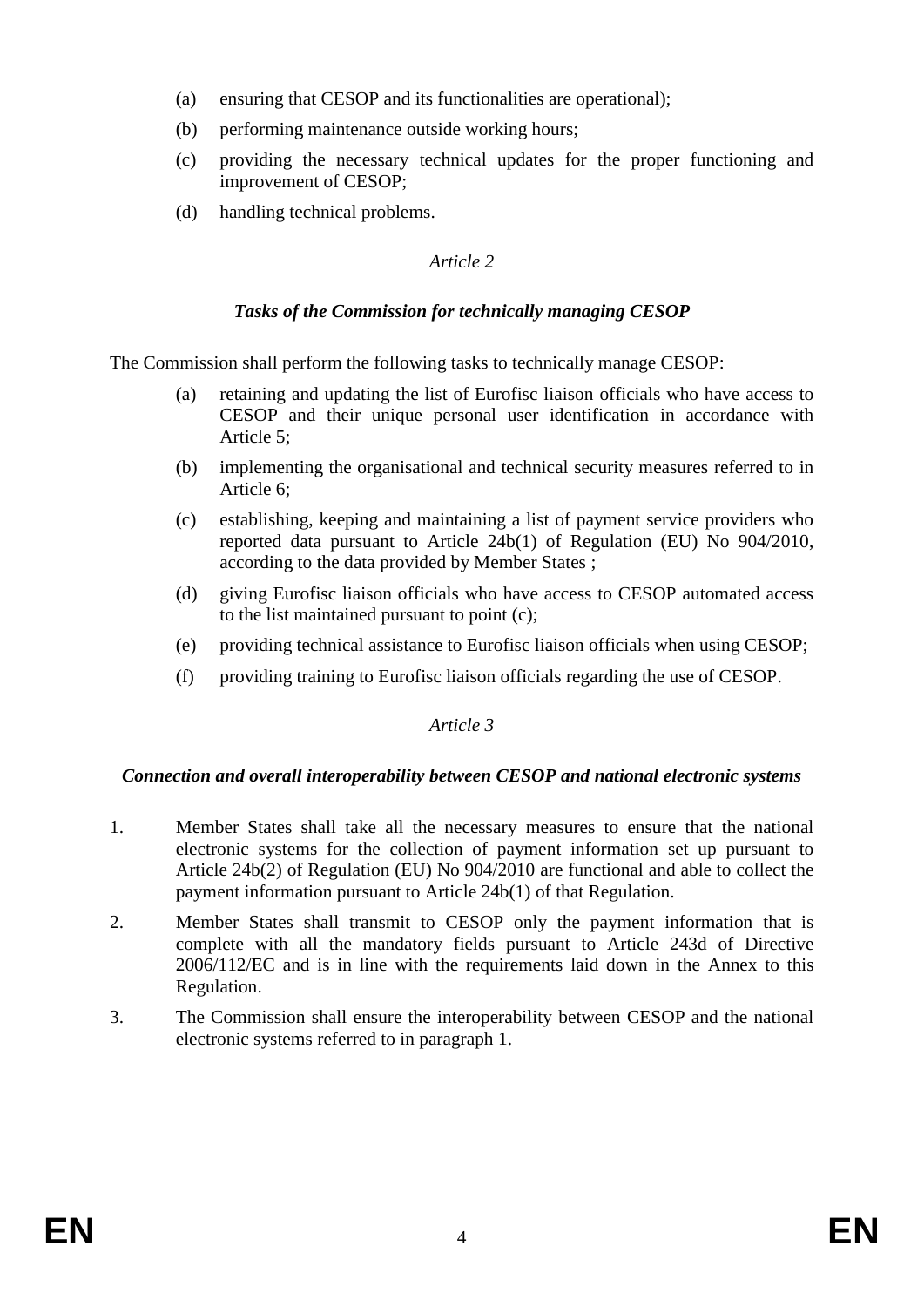# *Standard Electronic Form*

The electronic standard form referred to in Article 24b(1), point (b), of Regulation (EU) No 904/2010, shall be submitted in a standardised XML format in accordance with the data table in the Annex to this Regulation.

### *Article 5*

### *Practical arrangements regarding Eurofisc liaison officials who will have access to CESOP*

- 1. Member States shall designate the Eurofisc liaison officials who will have access to CESOP and communicate their names and e-mail addresses to the Commission.
- 2. Member States shall inform the Commission of any changes in the information provided under paragraph 1, including changes in the designated Eurofisc liaison officials, in a timely manner and no later than 30 calendar days after the change occurred.
- 3. The Commission shall immediately provide the Eurofisc liaison officials referred to in paragraph 1 with a unique personal user identification to access CESOP.

# *Article 6*

### *Procedures for the technical and organisational security measures for the development and operation of CESOP*

1. The Member States shall provide the Commission with information on the application and every update of their own security measures at national level.

That information shall include details on the measures adopted to ensure only Eurofisc liaison officials referred to in Article 5 have access to CESOP and details on the measures adopted to ensure the encryption of the data transmitted by the Member States.

2. The Commission shall, by 30 April each year from the year following the date of application of this Regulation, inform the Member States of the measures taken for the security of CESOP.

That information shall at least indicate the following:

- (a) the security incidents that occurred during the previous year and how they have been resolved;
- (b) details on security measures adopted or changes to the existing security measures;
- (c) an assessment of the existing security measures and whether the Commission considers any changes to those measures is needed.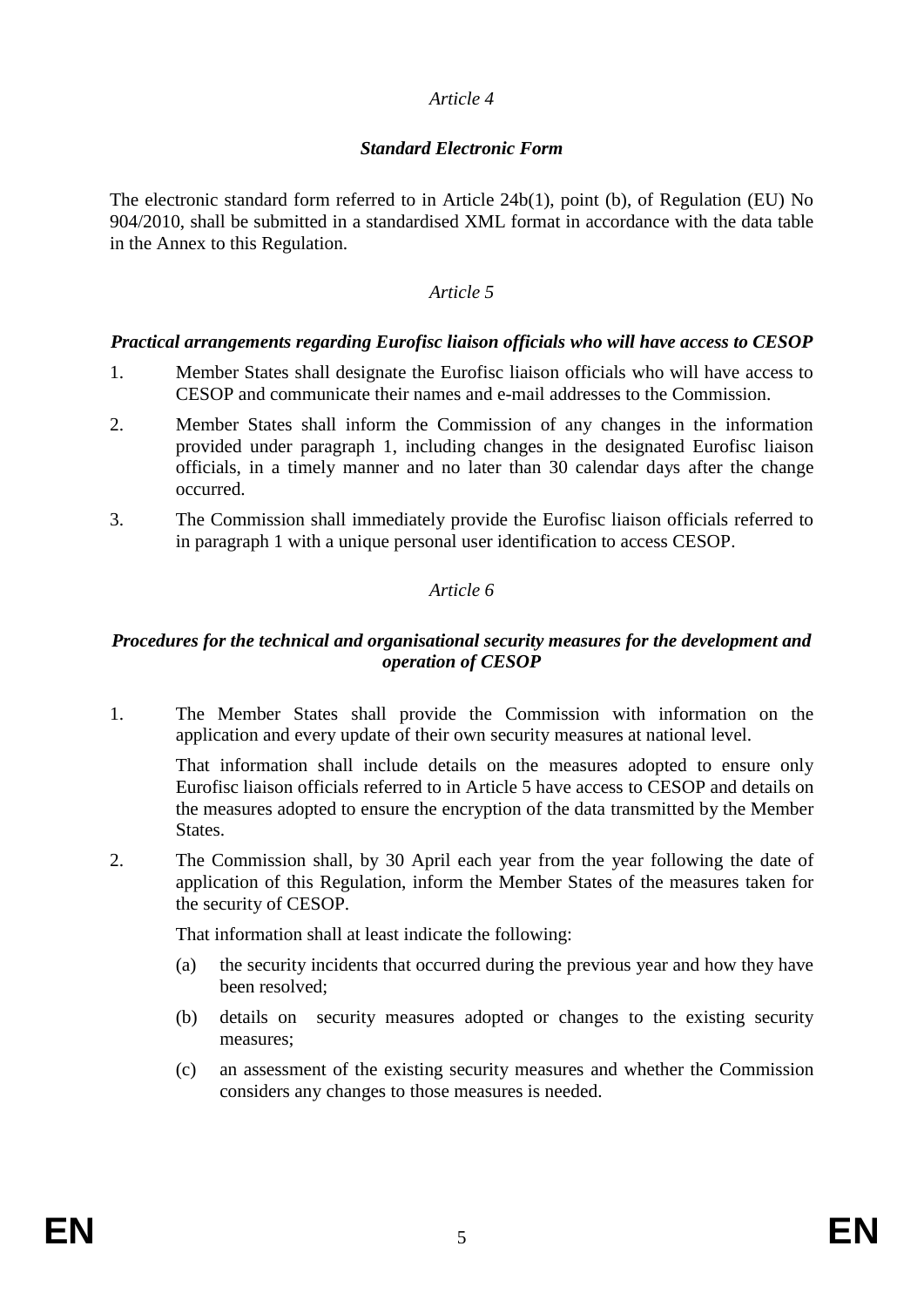# *Roles and responsibilities of the controllers and the processor*

1. Member States shall jointly be controllers, as defined in Article 4, point (7), of Regulation (EU) 2016/679, of CESOP. The responsibilities of the controllers of CESOP shall be determined in an agreement between the controllers, which shall set out the rules for the exercise of rights of the data subject and their duties in relation to the provision of the information referred to in Article 13 and 14 of Regulation (EU) 2016/679.

Member States shall be responsible for the following:

- (a) drawing up the technical specifications of CESOP, and where necessary adapting them, for the Commission to be able to:
	- (a) establish and maintain CESOP pursuant to Article 1 of this Regulation;
	- (b) technically manage CESOP pursuant to Article 2 of this Regulation;
	- (c) ensure the interoperability of the national electronic systems referred to in Article 24b of Regulation (EU) 904/2010 and CESOP pursuant to Article 3(3) of this Regulation;
	- (d) take the security measures pursuant to Article 6(2), first subparagraph, of this Regulation;
- (b) setting out the rules and procedures for the selection of Eurofisc liaison officials who will have access to CESOP;
- (c) answering requests from data subjects regarding the exercise of the rights laid down in Chapter III of Regulation (EU) 2016/679.
- 2. The Commission shall be processor, as defined in Article 3, point (12), of Regulation (EU) 2018/1725, of CESOP.

The Commission shall:

- (a) process the personal data on behalf of the Member States on their instructions and keep documentation for those instructions;
- (b) ensure the confidentiality of personal data when processed under this Regulation;
- (c) provide the necessary technical infrastructure for Member States to respond to the requests referred to in paragraph 1, point (c);
- (d) assist the Member States to comply with the obligations laid down in Articles 33 to 41 of Regulation (EU) 2016/679;
- (e) ensure the deletion of all personal data stored in CESOP in accordance with Article 24c(2), of Regulation (EU) No 904/2010;
- (f) make available to Member States all information necessary to demonstrate compliance with the obligations laid down in this Article and allow for and contribute to audits, including inspections, conducted by Member States or another auditor mandated by Member States, in full respect of Protocol (No 7) to the Treaty on the Functioning of the European Union on the Privileges and Immunities of the European Union.